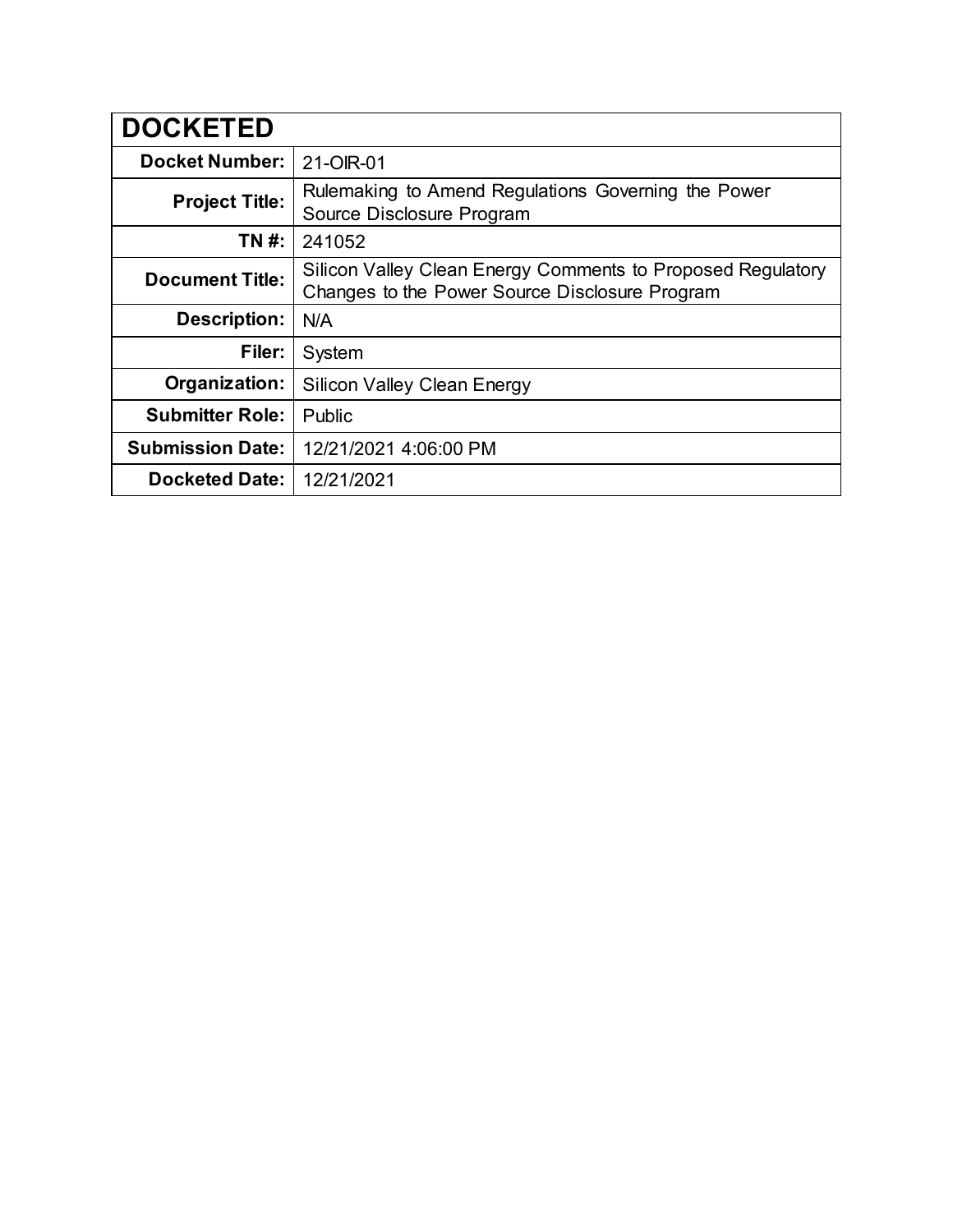Comment Received From: Silicon Valley Clean Energy Submitted On: 12/21/2021 Docket Number: 21-OIR-01

## **Silicon Valley Clean Energy Comments to Proposed Regulatory Changes to the Power Source Disclosure Program**

Additional submitted attachment is included below.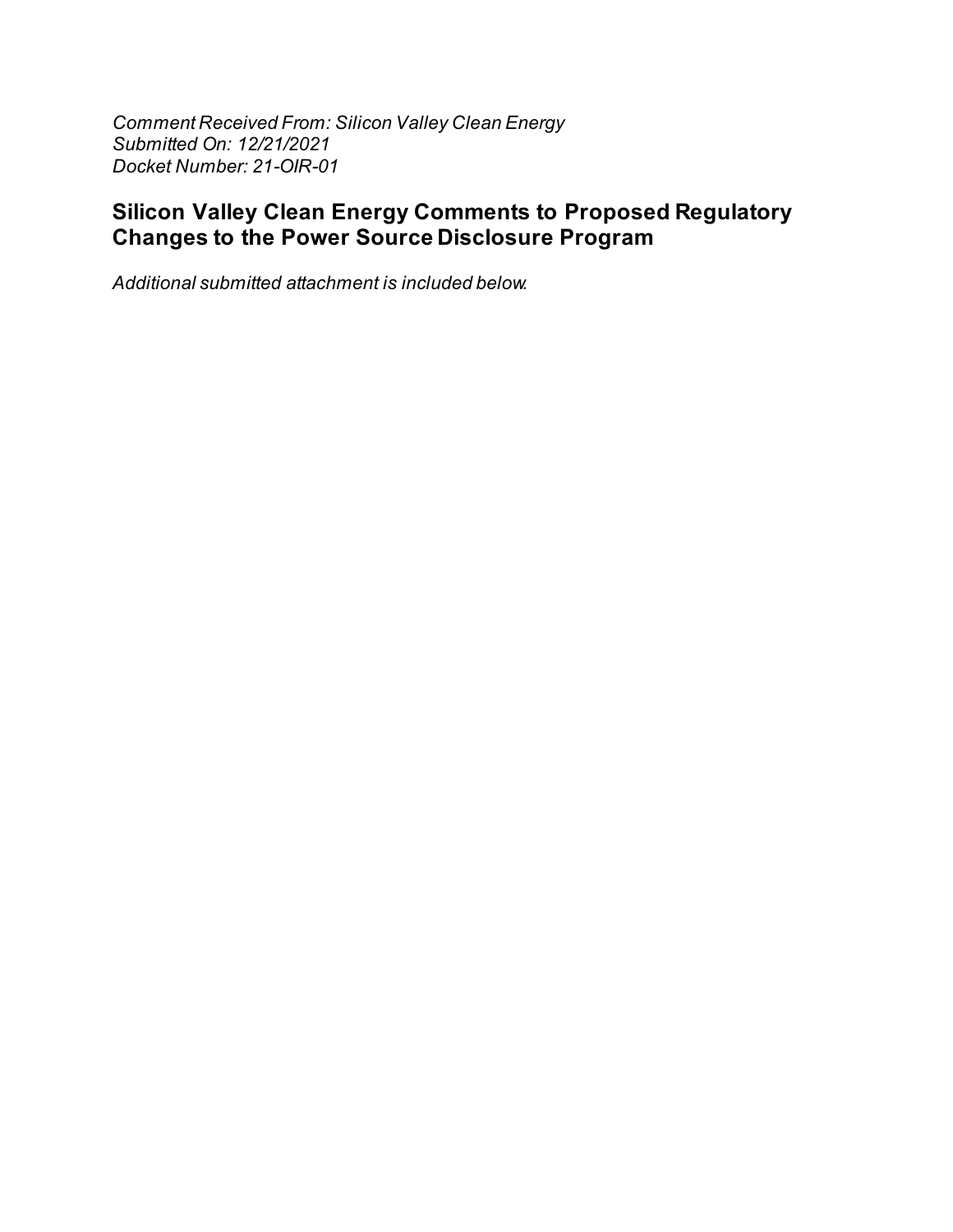

333 W El Camino Real, Suite 330 | Sunnyvale, CA 94087 | 1-844-474-SVCE (7823) | SVCleanEnergy.org

December 21, 2021

California Energy CommissionDocketOffice, MS-4 Re:DocketNo. 21-OIR-01 1516 Ninth Street Sacramento, CA 95814-5512

## **Re: Comments of Silicon Valley Clean Energy to the California Energy Commission Docket No. 21- OIR-01: Proposed Regulatory Changes to the Power Source Disclosure Program**

Dear Commissioners:

[Silicon Valley Clean Energy](http://www.svcleanenergy.org/) (SVCE) appreciates the opportunity to submit comments to the California Energy Commission (CEC or Commission)regarding the Proposed Changes to the Power Source Disclosure Program Regulations.

SVCE is a community choice aggregator (CCA) serving thirteen communities in the San Francisco Bay Area. SVCE's mission is to reduce dependence on fossil fuels by providing carbon-free, affordable andreliable electricityand innovative programs withinthe community.

SVCE submits the following comments for consideration by the CEC.

1. The Commission should provide additional opportunities to modify existing accounting methodologies

Current accounting methodologies for the Power Source Disclosure (PSD) Program are misaligned with similar reporting requirements by the California Public Utilities Commission's (CPUC) Renewables Portfolio Standard (RPS) Program. Specifically, accounting methodologies in the PSDtemplate calculations starting for reporting year 2020, reduce over procurement of "specified" generation to meet reported retail sales megawatt hour figures,and allow specified generation of natural gas resources to be selected first for reduction to meet retail sales. If natural gas is not present on a Load Serving Entity's(LSE) PSD report, all other reported generation is reduced to meet total reported retail sales MWh. This results in inaccurate reporting of energy purchased by LSEs.

Many CCAs are transitioning to 100% carbon-free resources in advance of state goals by procuring specified renewable and carbon-free resources, in lieu of natural gas resources. Many LSEs procure specified renewable and carbon-free resources above retail sales volumes to account for system losses